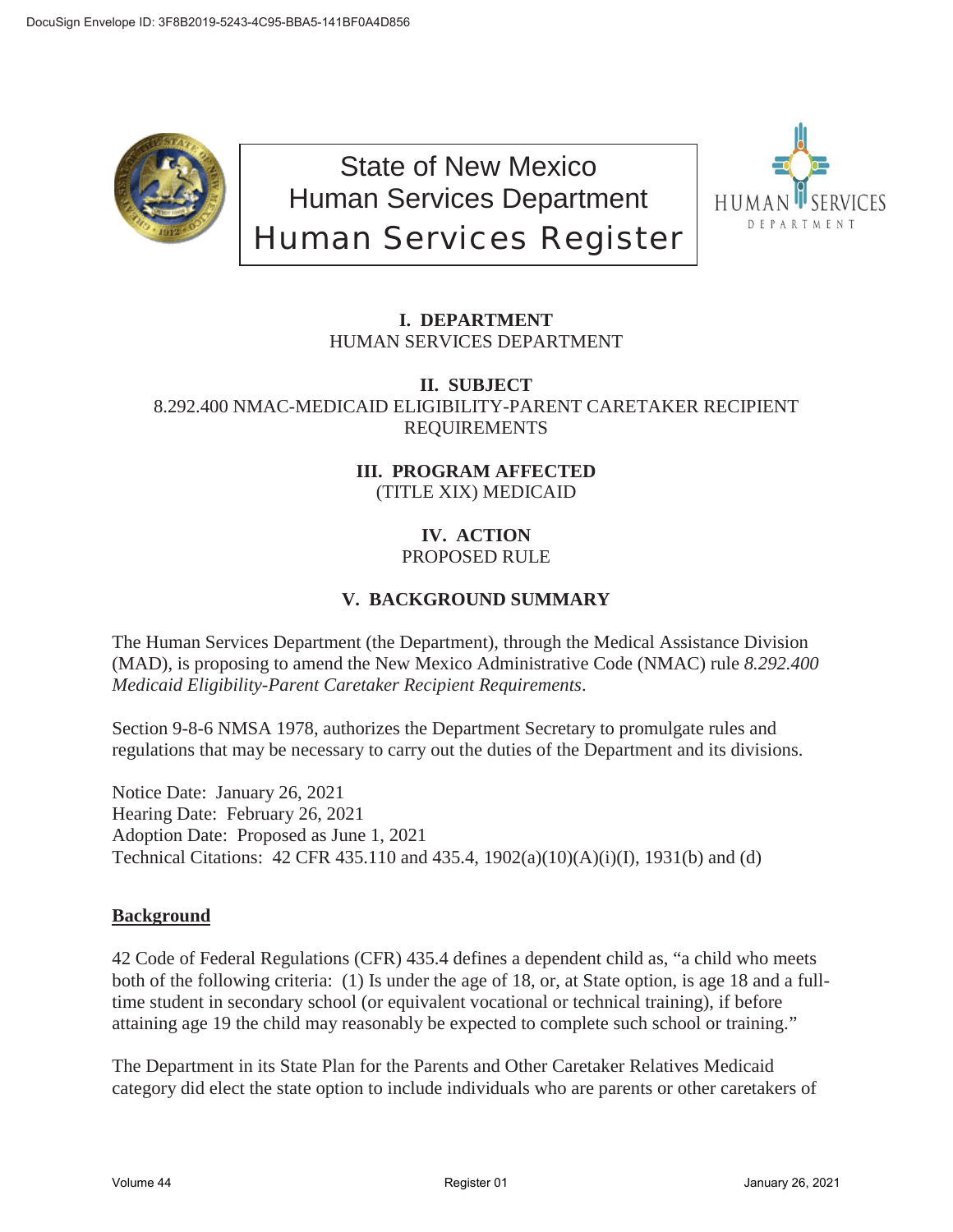children who are 18 years old, provided the children are full-time students in a secondary school or the equivalent level of vocational or technical training.

The 18-year-old dependent full-time student requirement is not currently cited in the Department's Parent Caretaker NMAC. The Department is updating Parent Caretaker NMAC with the 18-year-old dependent full-time student requirement to comport with the State Plan and CFR language.

42 CFR 435.4 defines a parent or caretaker relative as "a relative of a dependent child by blood, adoption, or marriage with whom the child is living, who assumes primary responsibility for the child's care (as may, but is not required to, be indicated by claiming the child as a tax dependent for Federal income tax purposes), and who is one of the following—

(1) The child's father, mother, grandfather, grandmother, brother, sister, stepfather, stepmother, stepbrother, stepsister, uncle, aunt, first cousin, nephew, or niece.

(2) The spouse of such parent or relative, even after the marriage is terminated by death or divorce.

(3) At State option, another relative of the child based on blood (including those of half-blood), adoption, or marriage; the domestic partner of the parent or other caretaker relative; or an adult with whom the child is living and who assumes primary responsibility for the dependent child's care."

The Department in its State Plan for the Parents and Other Caretaker Relatives Medicaid category did elect the state option to include as caretaker relative individuals within the fifth degree of relationship to the dependent child. The Department is updating Parent Caretaker NMAC with the 42 CFR 435.4 definition of a caretaker relative to comport with the State Plan and CFR language.

### **The Department is proposing to amend the rule as follows:**

### **Section 8**

Section 8 is being amended to include the Department's current mission statement.

### **Section 9**

Section 9 is being updated to include the dependent child and caretaker relative definitions found at 42 CFR 435.4 and the State Plan.

### **VI. RULE**

These proposed rule changes will be contained in 8.292.400 NMAC. This register and the proposed rule are available on the HSD website at:

http://www.hsd.state.nm.us/LookingForInformation/registers.aspx and http://www.hsd.state.nm.us/2017 comment-period-open.aspx. If you do not have internet access, a copy of the proposed register and rule may be requested by contacting MAD at (505) 827-1337.